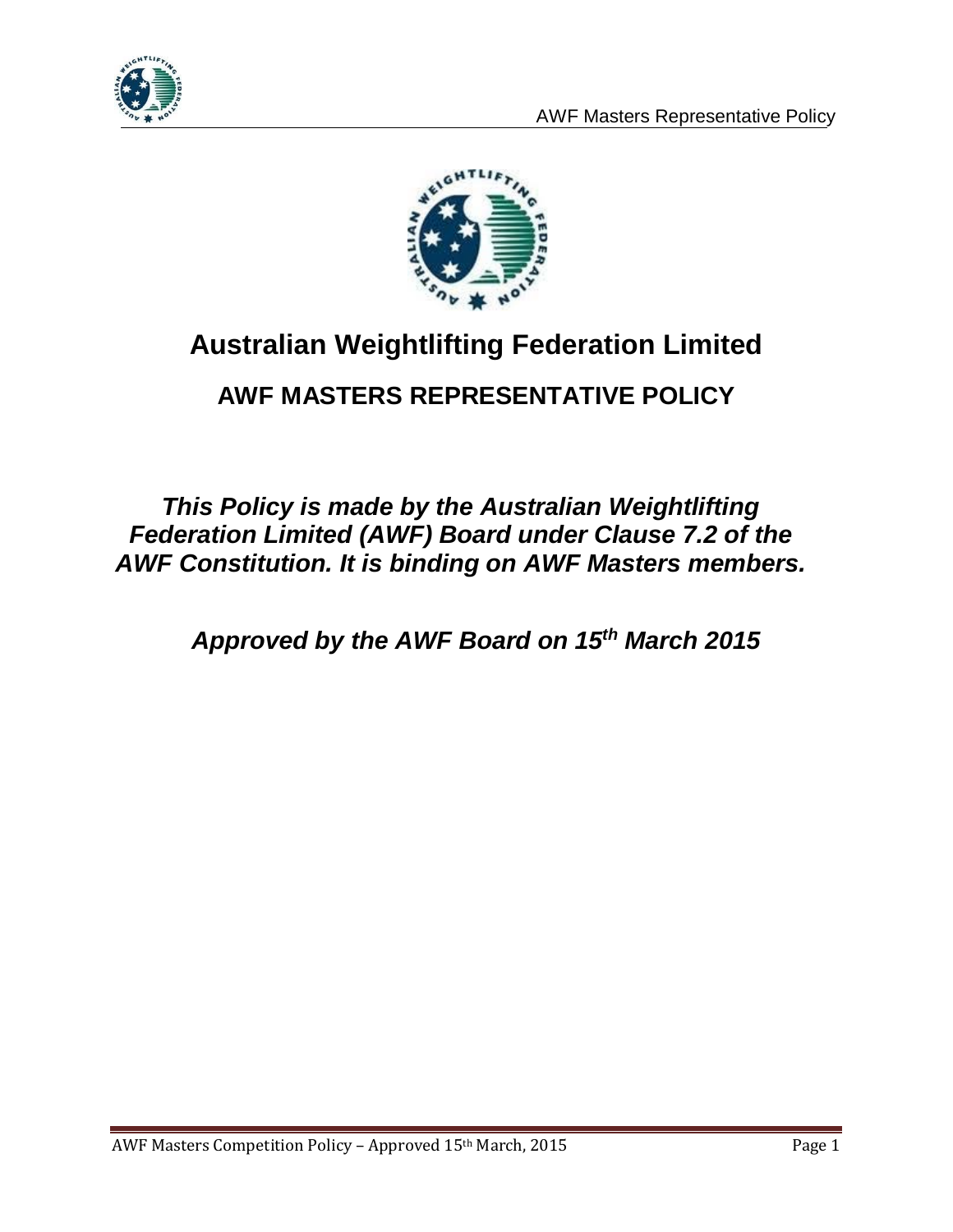

#### **1. AWF MASTERS REPRESENTATIVE POLICY**

This Policy is made by Australian Weightlifting Federation Limited (AWF) pursuant to clause 7.2 of the Australian Weightlifting Federation Limited Constitution.

#### **2. INTRODUCTION**

Only current AWF individual 'Masters' members are eligible to contest AWF and International Masters Events that are published on the event calendars of the AWF and International Weightlifting Federation (IWF).

AWF events include State and National Masters Championships. The IWF Calendar includes but not limited to: Oceania Masters Championships; World Masters Championships; Masters World Cup; other Regional Masters events.

#### **3. POLICY OBJECTIVES**

Objectives of the AWF Masters Representative Policy are:

- To ensure that Masters representing the AWF in IWF events have the necessary experience, knowledge and skills that will allow them to achieve their athlete potential while contesting international Masters events.
- To minimise risks for individual Masters and the AWF.
- To ensure that all Masters representing the AWF are registered with ADAMS

#### **4. CONDITIONS OF REPRESENTATION**

- Any Masters Member selected in an AWF Representative Team contesting IWF Masters events must have competed in the respective State Masters Championships and National Masters Championships conducted in the same calendar year as that of the IWF event for which selections are being considered.
- The AWF Masters Panel Selection Committee may consider for selection any Masters member who has not competed in the relevant State Masters and National Masters Championships, provided that their non-participation was due to acute or severe injury or acute or severe illness, or circumstances reasonably considered to be beyond the Masters member's control; or that participation in the event would have caused the member economic hardship.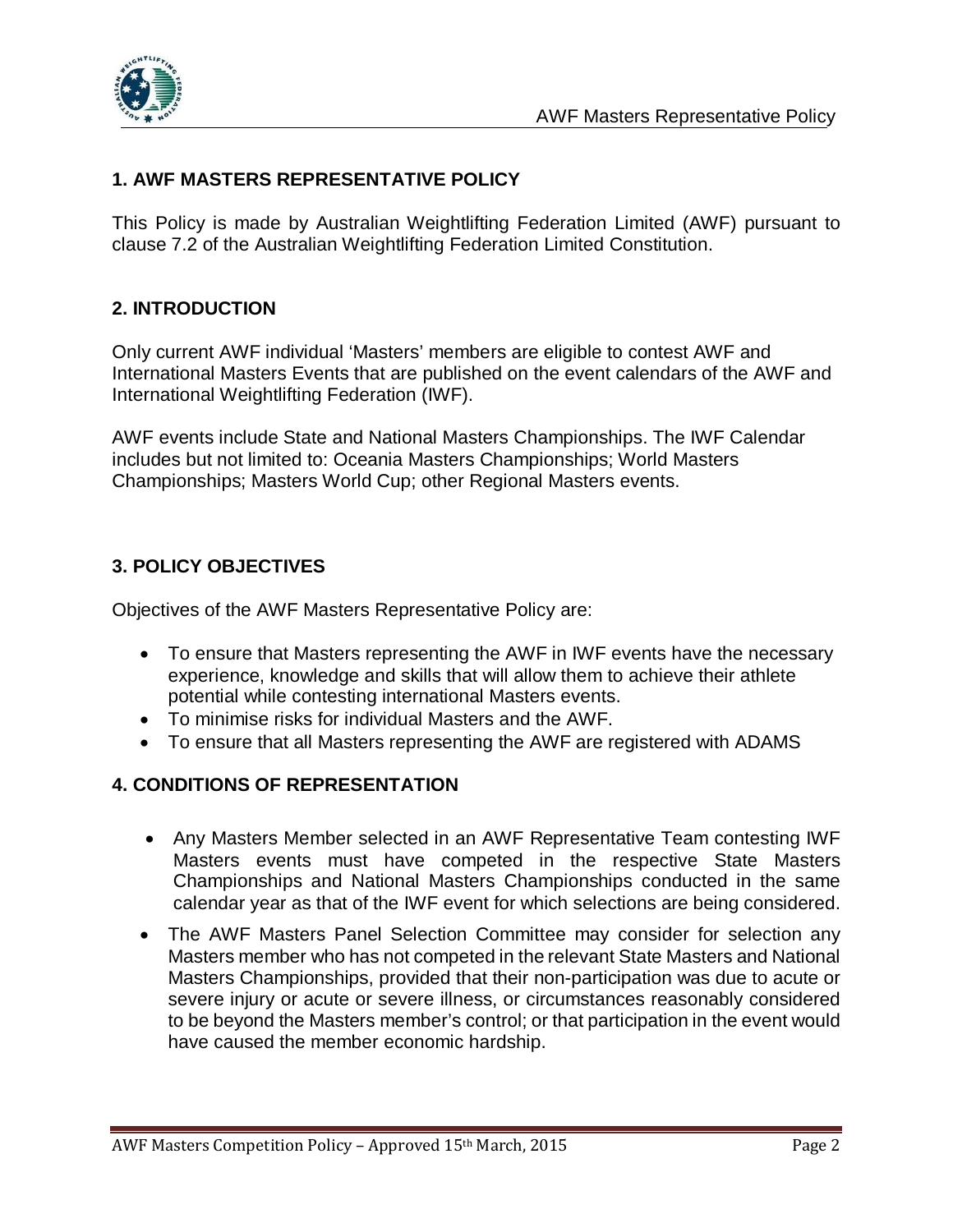

- In such cases, the onus is on the Masters member to substantiate any request for consideration and to provide such substantiation to the AWF Masters Panel within three (3) days after the conclusion of the relevant State or National Championships.
- In order to represent the AWF in IWF events Masters must agree to be bound by and comply with the policies and rules of the [*State Association*] and the Australian Weightlifting Federation Limited and declare knowledge of and agree to comply with and be bound by the Australian Weightlifting Federation Limited's Anti-Doping Policy found at link: http://www.awf.com.au/technical/antidoping.aspx
- Where a Masters athlete commits an anti-doping rule violation, the AWF will recover from the Athlete the costs associated with the anti-doping rule violation, regardless of the period of Ineligibility imposed.
- Any Masters athlete that wishes to contest an IWF Masters event must be registered with ADAMS 9refer to attachment) and submit whereabouts for the period two (2) months before any IWF event, e.g. to contest the 2015 Oceania Masters Championships taking place in Melbourne, Australia on 6th-7<sup>th</sup> June, 2015, the Masters athlete must be registered and provide whereabouts from 1<sup>st</sup> April, 2015.

#### **5. INTERNATIONAL TRAVEL**

In accordance with IWF regulations, the AWF will provide appropriate insurance for overseas travelling Australian teams, team officials and authorised support personnel ("The Delegation").Refer to table overleaf.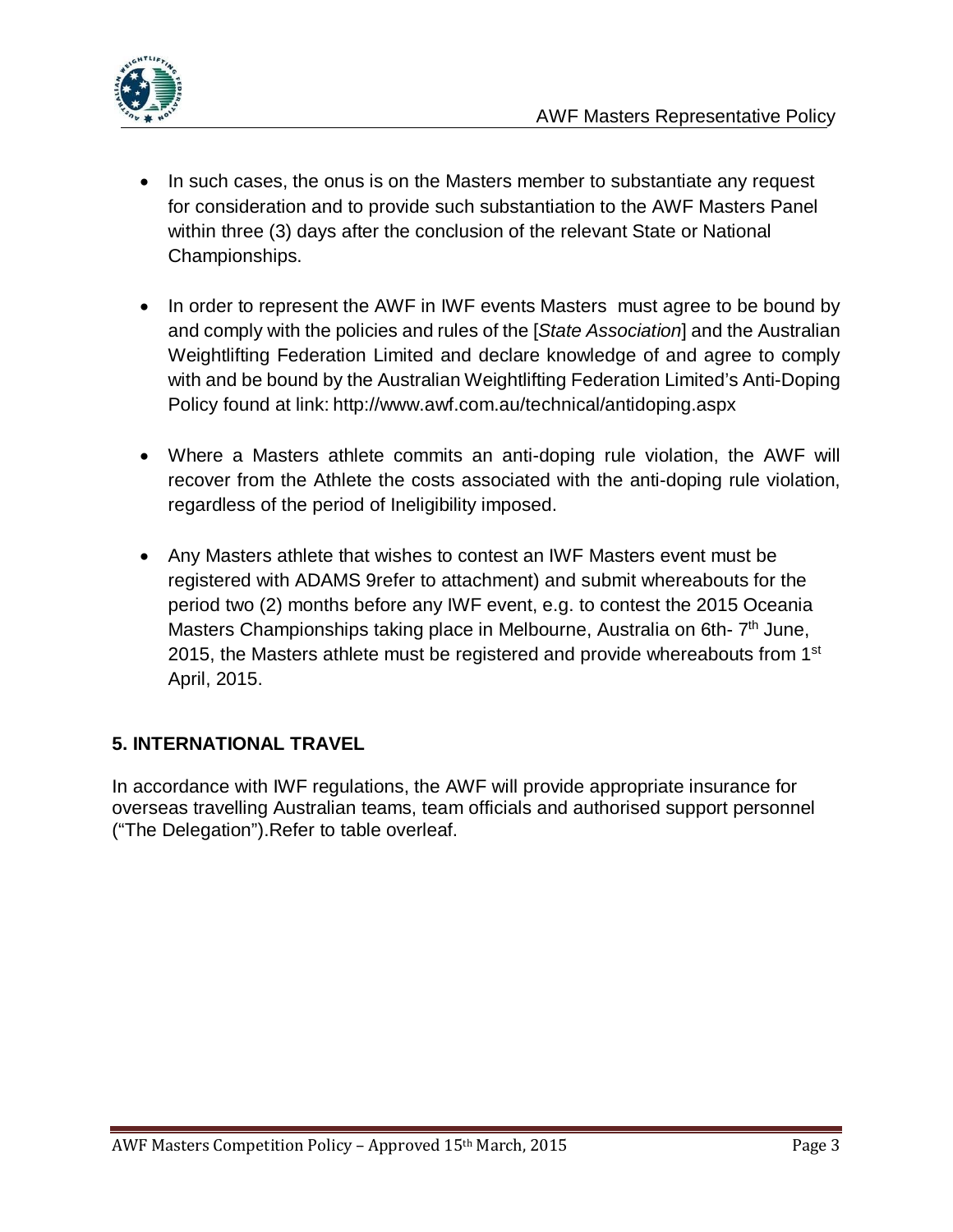

#### **6. TRAVEL POLICY AND PROCEDURES**

| <b>INTERNATIONAL TRAVEL PROCEDURES</b>                                                                                                                  | <b>RESPONSIBILITY</b>                                                                        |
|---------------------------------------------------------------------------------------------------------------------------------------------------------|----------------------------------------------------------------------------------------------|
| In preparation for overseas travel, monitor the<br>Department of Foreign Affairs and Trade (DFAT) travel<br>advisory website: www.smarttraveller.gov.au | Athletes, Appointed Team<br>Officials, other members of The<br>Delegation, AWF Masters Panel |
| Before overseas travel, register with DFAT:<br>www.smarttraveller.gov.au                                                                                | Athletes, Appointed Team<br>Officials, other members of The<br>Delegation, AWF Masters Panel |
| While abroad, monitor DFAT website                                                                                                                      | Head of<br>Delegation                                                                        |
| Maintain current emergency contact details of those<br>athletes and<br>officials overseas                                                               | <b>AWF Masters Panel, CEO</b>                                                                |
| Maintain itineraries, accommodation details of those<br>athletes and<br>officials overseas                                                              | <b>AWF Masters Panel, CEO</b>                                                                |
| If necessary, register team details with local embassy                                                                                                  | <b>AWF Masters Panel</b>                                                                     |
| If necessary, conduct a risk assessment of travel<br>overseas                                                                                           | <b>AWF Masters Panel</b>                                                                     |